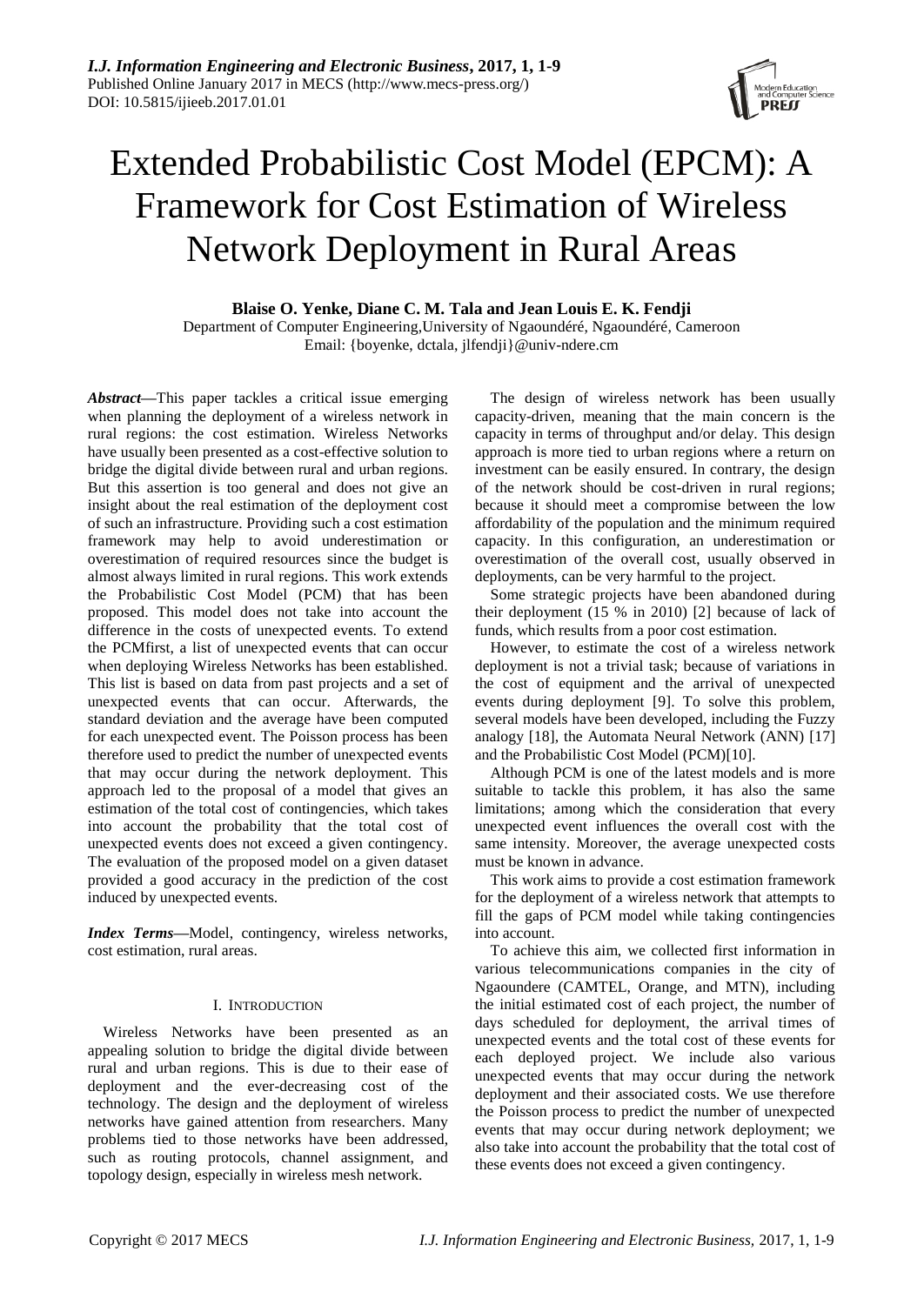This paper is organized as follows: A review on the network cost estimation models is presented in Section 2, the third section describes the proposed framework for the cost estimation of a wireless network in rural areas. Section 4 presents the results and discussions. The end provides an overall conclusion and outlook.

# II. RELATED WORK

Numerous studies have already tackled the problem of cost estimation for the deployment of a wireless network. In this section, we discuss existing models and show their limitations which triggered our investigation into an alternative method.

### *A. Fuzzy Analogy*

The cost estimation of network goes through three steps [4]:

- 1. Identification of deployment projects with a set of attributes.
- 2. Evaluation of similarities between the new project and other historical projects.
- 3. Adaptation.

# *A.1. Project identification by a set of attributes*

The objective of this step is to select the attributes that best describe the project and which are independent and meaningful to the cost estimation. For the significance test, for example, practice is to assess the correlation between each attribute and project cost. Thus, if the level of this correlation is satisfactory, the attribute is selected.

# *A.2. Evaluation of similarities between the new project and previous ones*

It involves looking for similarities between projects. Indeed, projects are ordered according to their degree of similarity with the new project. In fuzzy logic, a similarity measure is a function of values in the range [0,1] denoted  $d(P1, P2)$  which evaluates the similarity between P1 and P2 projects based on  $d_{vi}(P1, P2)$  which in turns evaluates the similarities between attributes  $v_i$  of P1 and P2 projects. We get  $d_{\gamma}(P1, P2)$  *d* from the following formula [15]:

$$
d_{\mathbf{y}}(P1, P2) = \begin{cases} \max_{\mathbf{m}} \ln_k \left( \mu_{\mathbf{A}_k^i}(P1), \mu_{\mathbf{A}_k^i}(P2) \right) \\ \max - \min_{\mathbf{A}_k^i}(P1) * \mu_{\mathbf{A}_k^i}(P2) \\ \sum_{k} \mu_{\mathbf{A}_k^i}(P1) * \mu_{\mathbf{A}_k^i}(P2) \\ \min - \text{productaggregation} \\ \min_{k} \left( 1 - \mu_{\mathbf{A}_k^i}(P1), \mu_{\mathbf{A}_k^i}(P2) \right) \\ \min - \text{kleene} - \text{Dienesaggregation} \end{cases} \tag{1}
$$

Where  $d_{\nu i}(P1, P2) = 1$  means the two projects P1 and P2 are perfectly similar according to  $v_i$  attribute;  $d_{vi}(P1, P2) = 0$  means that P1 and P2 are not similar;

 $0 < d_{vi}(P1, P2) < 1$  means that P1 and P2 are partially similar.

 $\mu_{A_k^j}$  are the membership functions representing fuzzy sets  $A_k^j$  and for each attribute  $v_i$  we have k linguistic

values (fuzzy set). The membership functions establish an association betweeneach element of the set of cost and a real in [0,1].

# *A.3. Adaptation*

The objective of this step is to deduct the estimated cost of thenew project  $P$ , using costs of the deployment projects similarto  $P$ , this by using the weighted average cost of all similarprojects. For this task we use the following equation:

$$
C(P) = \frac{\sum_{i=1}^{N} d(P, Pi) \times C(Pi)}{\sum_{i=1}^{N} d(P, Pi)}
$$
 (2)

Where  $C(P, Pi)$  is the estimated cost of the new project;  $P$  is the new project;  $P$  is a similar project to the new project in the given set;  $C(P_i)$  is the cost of the project  $Pi$  and  $d(P, Pi)$  are the membership functions which express the actual valueof the fuzzy proposition that  $P$  and  $Pi$  are similar.

The Fuzzy approach helpssolving problems in different areas. In [13] this approach is used to classify documents into appropriate clusters using the Fuzzy C Means (FCM) clustering algorithm. To quantify reusability, a fuzzy multi criteria approach is studied in [11]; this approach tackles the unpredictable nature of reusability attributes.

However the analogy Fuzzy has a big drawback, it fails to dealwith the uncertainties caused by the cost of dynamic changeduring the deployment of the project.

# *B. Artificial Neural Network*

The method ANN (Artificial Neural Network)[7][8][5] minimizesthe error in the cost estimation using a dedicatedalgorithm to train neurons to respond to different situationsand new data miscellaneous costs. In this model, neurons areorganized into layers and each layer can have connections tothe next layer. Figure 1 shows an example of such a network for costestimation of network deployment. The network produces aresult (cost) by propagating its initial inputs (factors of costand project attributes) through the various neural networksto the exit. Each neuron of a layer computes its outputby applying its activation function according to its inputs.Generally, the activation function of a neuron is the sigmoidfunction defined by:

$$
f(x) = \frac{1}{1 + e^{-x}}\tag{3}
$$

Neural Network is also used to analyse the vascular pattern recognition [12].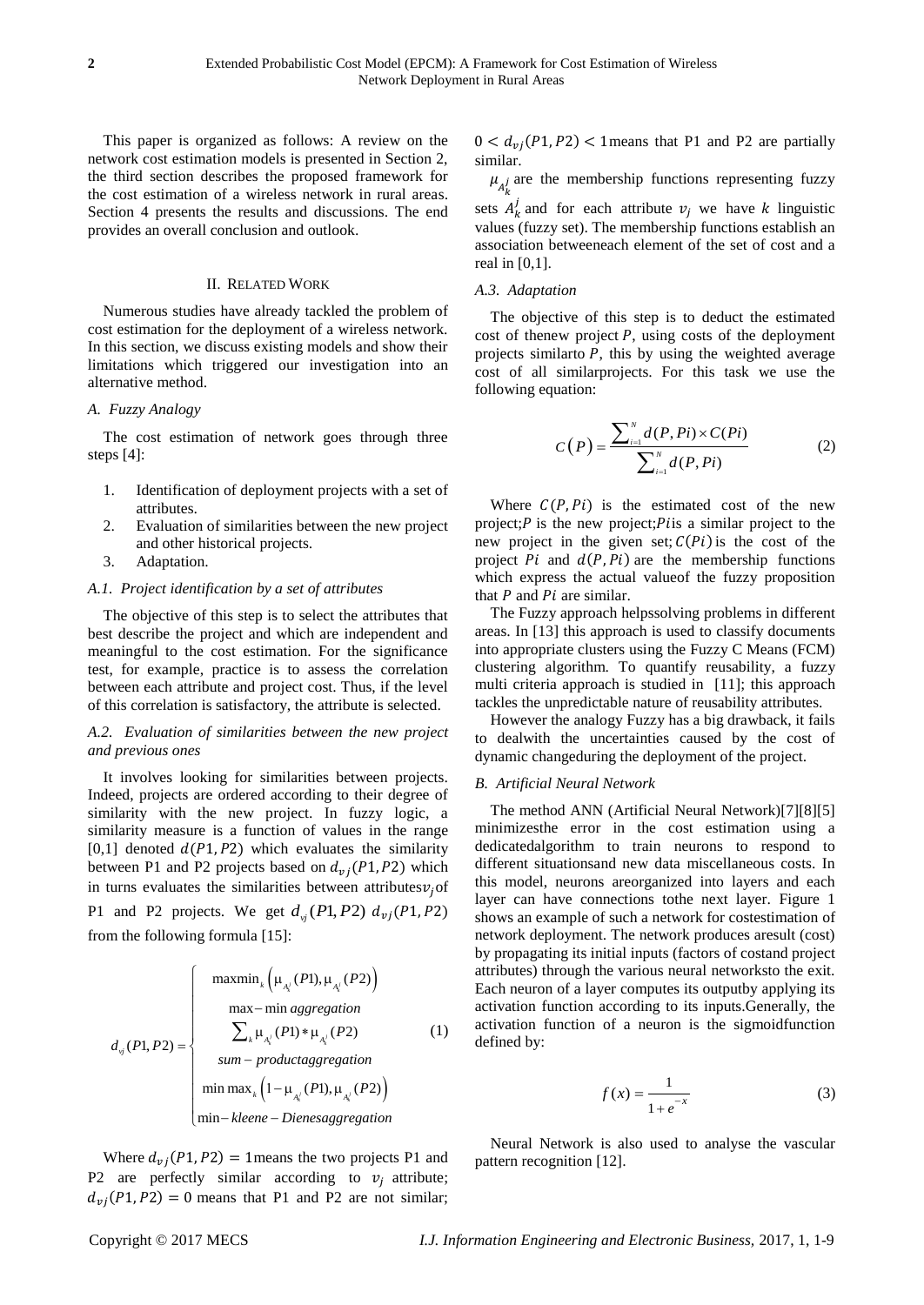

Fig.1. Automata neural network

Disadvantage: There is no standard approach to the choiceof different parameters of the topology of a neural network(number of layers, number of processing units (neuron), initialvalues of the connection weights, etc.).

# *C. Model PCM (Probabilistic Cost Model)*

This model provides the probability that the cost of unexpectedevents do not exceed a certain threshold (contingency). Toobtain a cost estimation of unexpected events [9], we use:

$$
C_{\text{tue}} = \sum_{i=1}^{n} C_i \tag{4}
$$

Where  $C_i$  is the set of all the costs of unexpected eventsand  $C_{true}$  is the total cost of unexpected events. In this model, itis assumed that all costs of unexpected events follow a normaldistribution with even the same parameters. This mean

$$
C_i \sim N(\mu_c, \sigma_c^2) \Longrightarrow C_{\mu e} \sim N(n \mu_c, n \sigma_c^2)
$$
 (5)

Where  $\mu_c$  and  $\sigma_c$  are respectively the mean and the standarddeviation of the range of costs for each unexpected event and *n* the number of unexpected events.

# *C.1. Probability of having cost overrun*

The purpose of this subsection is to use the average costof unexpected events of deployment projects, the standarddeviation between the costs of unexpected events and theaverage rate of events per unit time, to find the probabilitythat the total cost of unexpected events do not exceed theestablished contingency.

Let X a number of unexpected events. If the estimator attachesa contingency  $\beta$  for the unexpected events, it will havea confidence rate percentage p against the estimated costoverruns as:

$$
P[C_{\text{true}} \le \beta] \ge p \tag{6}
$$

$$
P[C_{tue} \le \beta] = \sum_{x=0}^{\infty} P[C_{tue} \le \beta | X = x] P[X = x]
$$
  
\n
$$
\Rightarrow P[C_{tue} \le \beta] = \sum_{x=0}^{\infty} \Phi \left[ \frac{\beta - x \frac{\mu_c}{C}}{C_v \frac{\mu_c}{C} \sqrt{x}} \right] \frac{\lambda^x \times e^{-\lambda}}{x!} \ge p
$$
\n(7)

Where  $C_{true}$  is the total cost of unexpected events,  $\mu_c$ theaverage cost of unexpected events,  $\lambda$  the average rate of arrival<br>of events,  $C_v = \frac{\sigma}{v}$  $\frac{\partial c}{\partial \mu_c}$  is the coefficient of variation changes dueto cost changes and  $\Phi(z)$  is cumulative distribution function for  $z$ ,  $C$  is the initial cost of deployment.

#### *C.2. Estimated cost of unexpected events*

Let  $\mu_c$  the average cost of contingencies and  $\lambda$  the rate of unexpected events during the deployment period, a cost estimation of unexpected events such as the initial cost ratio is obtained as follows:

$$
E\left(O_{tue}\right) = E\left(\sum_{i=1}^{X} O_i\right) \tag{8}
$$

According to Benjamin and Cornell [1], we have:

$$
E(O_{tue}) = E(X)E(O_i)
$$
 (9)

Since the random variable  $X$  follows a Poisson distribution with parameter  $\lambda$ , we have [14]:

$$
E(X) = \lambda \text{ and } E(O_i) = \frac{\mu_c}{C}
$$

Where:

$$
o_i = \frac{c_i}{c} \Longrightarrow o_i \sim N(\frac{\mu_c}{c}, \frac{c_v^2 \mu_c^2}{c^2})
$$

Thus from conditional distribution of  $O_{\text{tue}}$  we have

$$
O_{tue} = \frac{C_{tue}}{C} \Longrightarrow O_{tue|x=n} \sim N(\frac{n\mu_c}{C}, \frac{nC_v^2\mu_c^2}{C^2}) \quad (10)
$$

Limitations: This model is interesting but still has drawbacks:

- This model considers all the costs of unexpected events are normally distributed with same parameters (identical) and therefore similarly influence on the total cost of these events, which is not very realistic.
- We must first know the average cost of unexpected events which is considered as the cost of each event.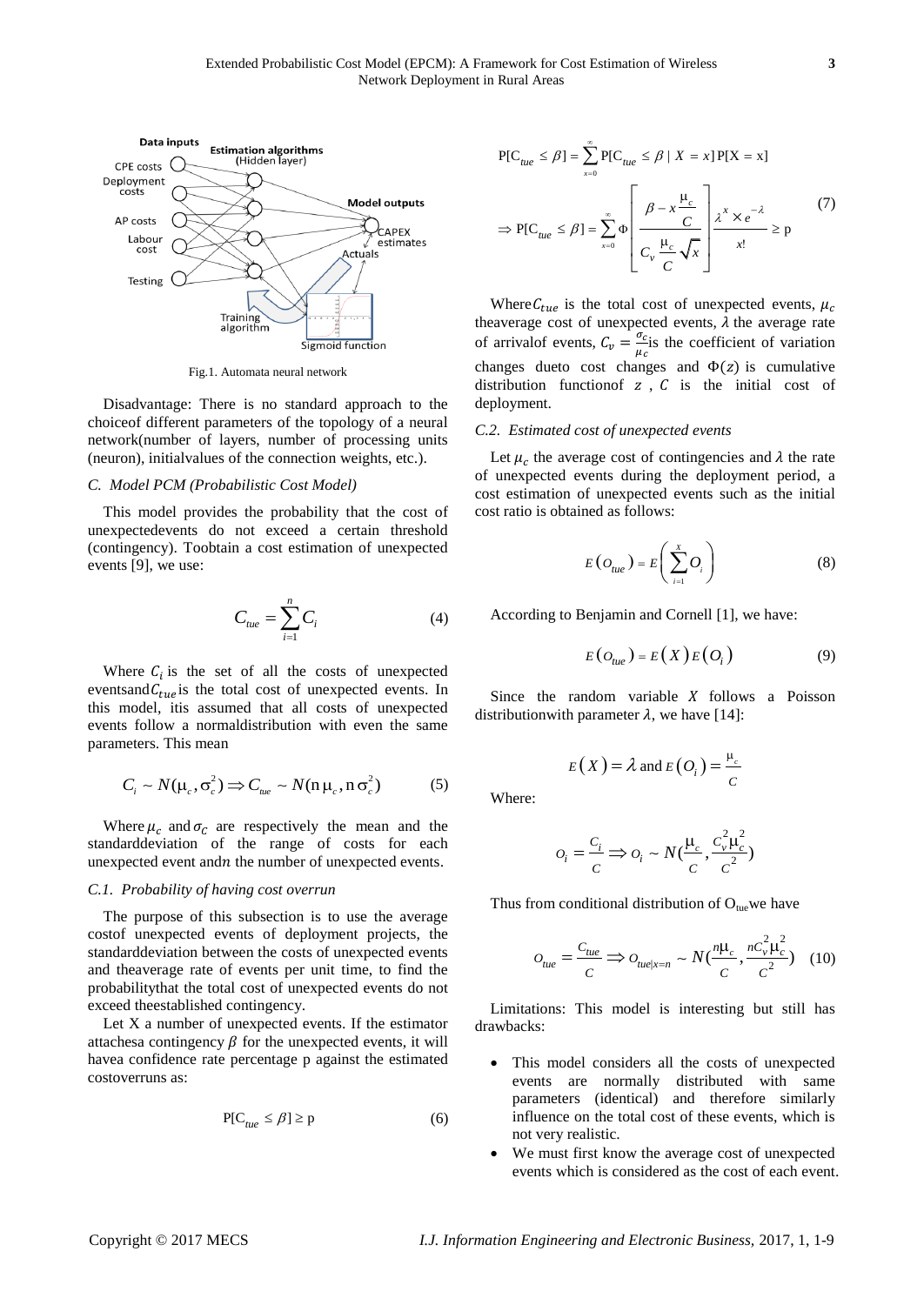| Event                                                         | Mean cost<br>(FCFA)     | Standard<br>deviation<br>(FCFA) |  |  |  |
|---------------------------------------------------------------|-------------------------|---------------------------------|--|--|--|
| Temporary events                                              |                         |                                 |  |  |  |
| Construction of culvert toprevent<br>the crossing of theriver | 770000                  | 423871.05                       |  |  |  |
| Expansion site enclosures                                     | 4258500                 | 2456191.16                      |  |  |  |
| Armourstone slippedground                                     | 884500                  | 506463.23                       |  |  |  |
| Pylon price variation                                         | $-12.5%$                | 3.54                            |  |  |  |
| Compensation crops                                            | 147033                  | 59645.65                        |  |  |  |
| Need generator and diesel                                     | $(6000*T)+635$<br>943.3 | 298245.86                       |  |  |  |
| Router prices change                                          | $-12.2%$                | 4.15                            |  |  |  |
| Controller prices change                                      | $-9%$                   | 2.64                            |  |  |  |
| Antenna prices change                                         | $-12%$                  | 4.36                            |  |  |  |
| Access point priceschange                                     | $-13.5%$                | 4.95                            |  |  |  |
| Field embankment afterdisasters                               | 1273000                 | 668923.01                       |  |  |  |
| Switch prices change                                          | $-13.5%$                | 4.95                            |  |  |  |
| Structural events                                             |                         |                                 |  |  |  |
| Repair community well                                         | 112500                  | 17677.67                        |  |  |  |
| Repair collapsed wall                                         | 225000                  | 145773.79                       |  |  |  |
| Damaged antenna                                               |                         |                                 |  |  |  |
| Moving an antenna                                             | 2250000                 | 353553.39                       |  |  |  |
| Communal fees                                                 | 264563                  | 446.89                          |  |  |  |
| Damaged access point                                          |                         |                                 |  |  |  |
| Construction pens security                                    | 2025000                 | 954594.15                       |  |  |  |
| Damaged Switch                                                |                         |                                 |  |  |  |
| Damaged router                                                |                         |                                 |  |  |  |
| Adding emergency cell                                         | 1994083                 | 1480425.12                      |  |  |  |
| Moving and repair CDEnetwork                                  | 433333.33               | 225462.48                       |  |  |  |
| Moving and repair ENEOnetwork                                 | 1217166.67              | 665521.29                       |  |  |  |
| Damaged controller                                            |                         |                                 |  |  |  |
| Moving and repair AERnetwork                                  | 832500                  | 38537.32                        |  |  |  |
| Deviation<br>of<br>water<br>collectionnetwork                 | 406085                  | 59361.87                        |  |  |  |
| Moving WC on itinerary                                        | 112500                  | 17677.67                        |  |  |  |
| Moving<br>and<br>repair<br>privateelectricity network         | 832500                  | 38537.32                        |  |  |  |
| Events related to standard                                    |                         |                                 |  |  |  |
| Transformation steady self-pylon<br>in pylon guyed            | 6675000                 | 3146625.18                      |  |  |  |

Table 1.Unexpected events

#### III. EXTENDED PROBABILISTIC COST MODEL(EPCM)

The PCM model (Probabilistic Cost Model) as describedpreviously is based on the determination of cost of unexpectedevents and the determination of the probability that the totalunexpected cost does not exceed a given contingency. Inthis model, an unrealistic consideration is made that all thevarious costs of unexpected events follow the same normaldistribution with the same parameters, i.e. the same averageand standard deviation meaning that these costs are equal.

This assumption is not very realistic because the probabilitythat all the unexpected events have distributions (possible setof each event) with the same average and the same standarddeviation is almost zero: These events are totally different. Inthis model, the author uses data from already deployed projectsto determine the cost of their unexpected events. It, therefore,raises the question of how to find the unexpected costs fornew deployment projects.

Unexpected events that occur during deployment arrive in arandom way, independent from each other, and only one eventoccurs at a time. The number of events depends on the durationof the deployment, so we can use the Poisson distribution toget the number of events and the expected cost of unexpectedevents.

### *A. Unexpected events*

A field study helped to identify some unexpected events, each with their range of costs. Table 1 gives the average cost of each event which often affects the costs of the estimated initial deployment in rural areas.

Some costs were not mentioned in the table, these are the costs that the arrival of the event depends on the estimator, and the latter must first mention the infrastructure it needs with their costs. Values in percentage depend on initial values of prices.

# *B. Probability of having cost overrun*

The different costs of unexpected events are independent ofeach other and we assume that they are not all equal (not allfollow a normal distribution with the same parameters).

Let us presume that  $\mu_{ci}$  and  $\sigma_{ci}$  are respectively the average and the standarddeviation of the range of costs for each unexpected event. So:

$$
C_i \sim N(\mu_{c_i}, \sigma_{c_i}^2)
$$
 (11)

The various cost events do not all follow a normal distribution of the same parameters, but according to the central limit theorem [6], the total cost of  $n$  unexpected events is a normal distribution.

$$
C_{ue} \sim N(\sum_{i=1}^{n} \mu_{c_i}, \sum_{i=1}^{n} \sigma_{c_i}^2)
$$
 (12)

If the estimator wants a certain confidence rate against the initial cost overruns, it must provide a contingency  $\beta$ (probability of not exceeding the original cost equal to p) such that the following formula is satisfied:

$$
P[C_{\text{true}} \leq \beta] \geq p
$$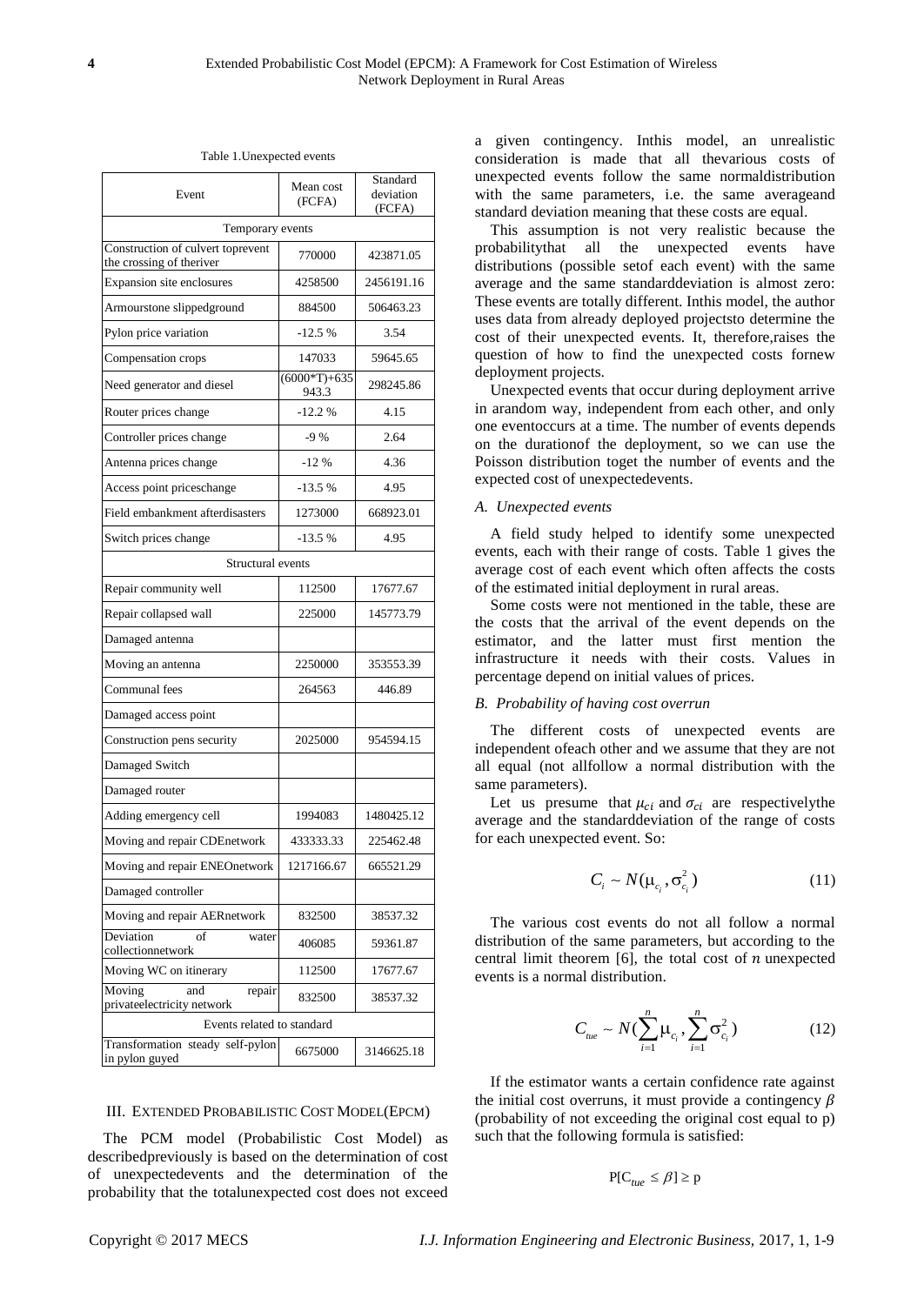According to the law of total probability we have:

$$
P[C_{\text{nue}} \le \beta] = \sum_{x=1}^{\infty} P[C_{\text{nue}} \le \beta \mid X = x] P[X = x] \quad (13)
$$

Since  $C_{true}$  follows a normal distribution of parameters  $\sum_{i=1}^{n} \mu_{c_i}$  and  $\sum_{i=1}^{n} \sigma_{c_i}$ , and X the number of unexpected events is a random variable that follows a Poisson distribution with parameter  $\lambda$  we will have [6]:

$$
P[C_{\text{true}} \leq \beta] = \sum_{x=1}^{\infty} \Phi \left[ \frac{\beta - \sum_{i=1}^{x} \mu_{c_i}}{\sqrt{\sum_{i=1}^{x} \sigma_{c_i}^2}} \right] \frac{\lambda^x \times e^{-\lambda}}{x!}
$$
 (14)

Note the value of  $\lambda$  is fixed and depends on the deployment time of network  $\lambda = \alpha T$  with  $\alpha$  the average rate of the arrival of events per unit of time. A total of 30 events might occur during the deployment, and we can unexpectedly have  $\binom{3}{1}$  $\binom{30}{X}$ opportunities to form the sets of X events; because the probability of having the same event twice or more times in a single project is almost zero. In this model, the probability is obtained by calculating the average of the probabilities of different event sets, i.e.

$$
P[C_{\text{nuc}} \le \beta] = \frac{\sum_{k=1}^{30} P[C_{\text{nuc}} \le \beta]_k}{\binom{30}{X}}
$$
(15)

Where  $P[C_{true} \leq \beta]_k$  represent the probability that the total cost of contingencies is less than or equal to a given contingency for a set k. Let C the initial estimated cost without unexpected cost, we have:

$$
O_i = \frac{C_i}{C} \text{ and } O_{tue} = \frac{C_{tue}}{C}
$$
 (16)

$$
\Rightarrow O_{tuel|x=n} \sim N(\sum_{i=1}^{n} \frac{\mu_{c_i}}{C}, \sum_{i=1}^{n} \frac{\sigma_{c_i}^2}{C^2})
$$
(17)

$$
P[O_{tue} \le \beta] = \sum_{x=1}^{\infty} \Phi \left[ \frac{\beta - \sum_{i=1}^{x} \frac{\mu_{c_i}}{C}}{\sqrt{\sum_{i=1}^{x} \frac{\sigma_{c_i}^2}{C}}}\right] \frac{\lambda^x \times e^{-\lambda}}{x!}
$$
(18)

According to the above, the following formula is therefore used to find the desired probability:

$$
P[O_{tue} \le \beta] = \frac{\sum_{k=1}^{30} P[O_{tue} \le \beta]_k}{30}
$$
 (19)

#### *C. Expected cost overrun*

The total cost of unexpected events for each set is:

$$
C_{tue_j} = \sum_{i=1}^{X} C_i, \qquad j = 1, 2, 3, \dots \binom{30}{X} \tag{20}
$$

Where  $C_i$  are the costs of a set of events and  $C_{true}$  the total cost of unexpectedevents.The expected total cost of unexpected events is then [1]:

$$
E(O_{\text{nue}})_k = E(X)E(O_i), \ \ k = 1, 2, 3, \dots \binom{30}{X} \tag{21}
$$

This is the expected total cost of a set of  $k$  unexpected events. The random variable  $X$  follows a Poisson distribution with parameter  $\lambda$ . The definition of expected random variable [6] is given by:

$$
E(X) = \lambda \tag{22}
$$

and

Where  $C_i$  are the costs of a set of events. In that way:

 $(C_i) = \sum_{j=1}^{A}$  $E(C_i) = \sum_{j=1}^X \frac{\mu_{c_j}}{V}$  $C_i$ ) =  $\sum_{j=1}^{X} \frac{C_i}{X}$  $=\sum_{j=1}^x\frac{\mu_j}{\lambda_j}$ 

$$
E(C_{tue}) = E(X) \times E(C_i) = \lambda \sum_{j=1}^{X} \frac{\mu_{c_j}}{X}
$$
 (24)  

$$
O_{tue_k} = \sum_{i=1}^{X} O_i \Rightarrow E(O_{tue})_k = E\left(\sum_{i=1}^{X} O_i\right)
$$

So that

$$
E\big(O_{\scriptscriptstyle tue}\big)_k = E\big(X\big) \times E\big(O_i\big) = \lambda \sum\nolimits_{j=1}^X \frac{\mu_{c_j}}{CX}
$$

Since  $E(X) = \lambda$ , we have

$$
E(O_{\mu e})_k = \lambda \sum_{j=1}^{X} \frac{\mu_{c_j}}{C \lambda} = \sum_{j=1}^{X} \frac{\mu_{c_j}}{C}
$$
 (25)

We thus obtain a range of cost of unexpected events. The expected total cost of unexpected events is obtained by applying the following formula:

$$
E(O_{ue}) = \frac{\sum_{k=1}^{\binom{30}{X}} E[O_{ue}]_k}{\binom{30}{X}}
$$
(26)

(23)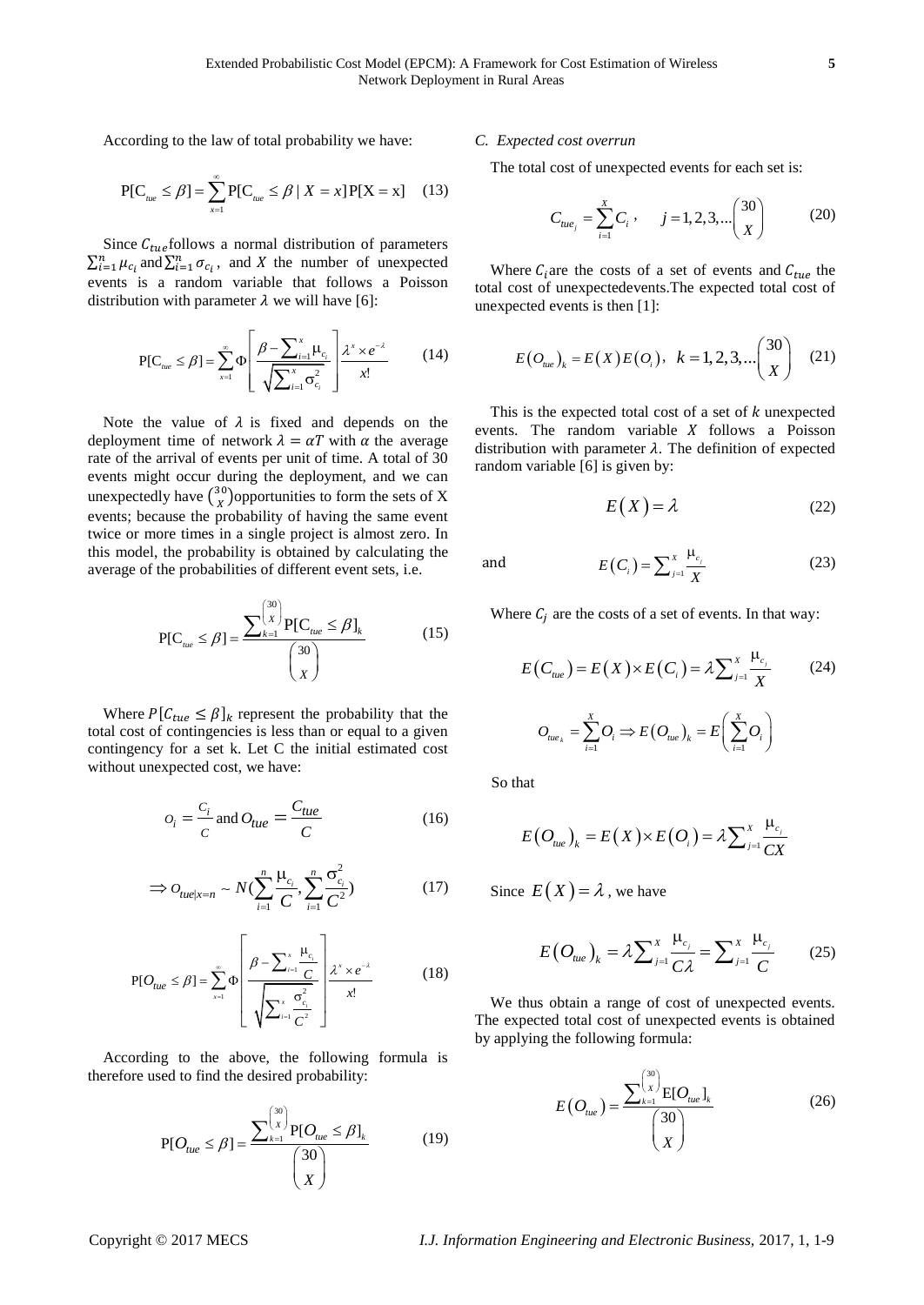#### IV. SIMULATION RESULTS AND DISCUSSIONS

This section presents the results obtained by using the proposed model.



Fig.2. Time intervals between arrivalsof events fordifferent projects.

#### *A. Data from project deployments*

The dataset used in this paper were obtained from a telecommunicationoperator in Ngaoundere. It comprises the data fromfive projects deployed in the Cameroon's Adamawa region.

The dataset is structured as follows: the number of daysplanned for deployment, the initial cost of the project, thenumber of unexpected events that happened during deployment,and total cost of those events. Table 2 presents this datafor different projects.

| Project<br>code  | Locality  | Initial<br>period<br>(days) | Initial cost<br>(XAF) | Number<br>of events | Unexpected<br>cost(XAF) |
|------------------|-----------|-----------------------------|-----------------------|---------------------|-------------------------|
| <b>PO1</b>       | Nyambaka  | 30                          | 11839859              | 5                   | 2696310                 |
| <b>P02</b>       | Mbe       | 12                          | 11142340              | 4                   | 1245079                 |
| P <sub>0</sub> 3 | Doualayel | 50                          | 12344309              | 8                   | 4338100                 |
| <b>P04</b>       | Wack      | 36                          | 11884159              | 5                   | 12367400                |
| P <sub>05</sub>  | Dibi      | 20                          | 11734709              | 6                   | 1582800                 |

Table 2. Deployments data

The most convenient way to use the model proposed inthis study is to provide graphics or tabular solutions of theequations (18) and (26) which respectively give the probabilitythat the total cost of unexpected events remains below a certainpercentage of expected cost depending on contingencies. AMATLAB routine was designed [3] and the results are presentedbelow.

#### *B. Statistical Analysis*

We assumed that unexpected events occur after the Poissonprocess, which means that the time between the arrivals ofevents follows an exponential distribution. Histograms of time between events (figure 2) were plotted and the paces justifythis statement for all deployment projects studied.

Table 3.Rate of event per day

| Project<br>code  | Original<br>time(T) | Numberof<br>Events(N) | Averagerate of<br>event perday<br>$(\alpha)$ | Expected<br>number of<br>events |
|------------------|---------------------|-----------------------|----------------------------------------------|---------------------------------|
| <b>PO1</b>       | 30                  |                       | 0.17                                         |                                 |
| P <sub>0</sub> 2 | 12                  |                       | 0.33                                         | 3                               |
| P <sub>0</sub> 3 | 50                  |                       | 0.16                                         | 11                              |
| P <sub>04</sub>  | 36                  | 5                     | 0.14                                         | 8                               |
| P <sub>05</sub>  | 20                  |                       | 0.3                                          |                                 |

A closer look at figure 2 shows that in 80 % (4 of 5projects), histograms give the appearance of an exponentialdistribution. However, the project P02 rather gives the appearanceof a normal distribution or Poisson distribution that canbe approximated by a normal distribution. This justifies theuse of the Poisson process to find the number of unexpectedevents.

*C. Probability of not having cost overrun*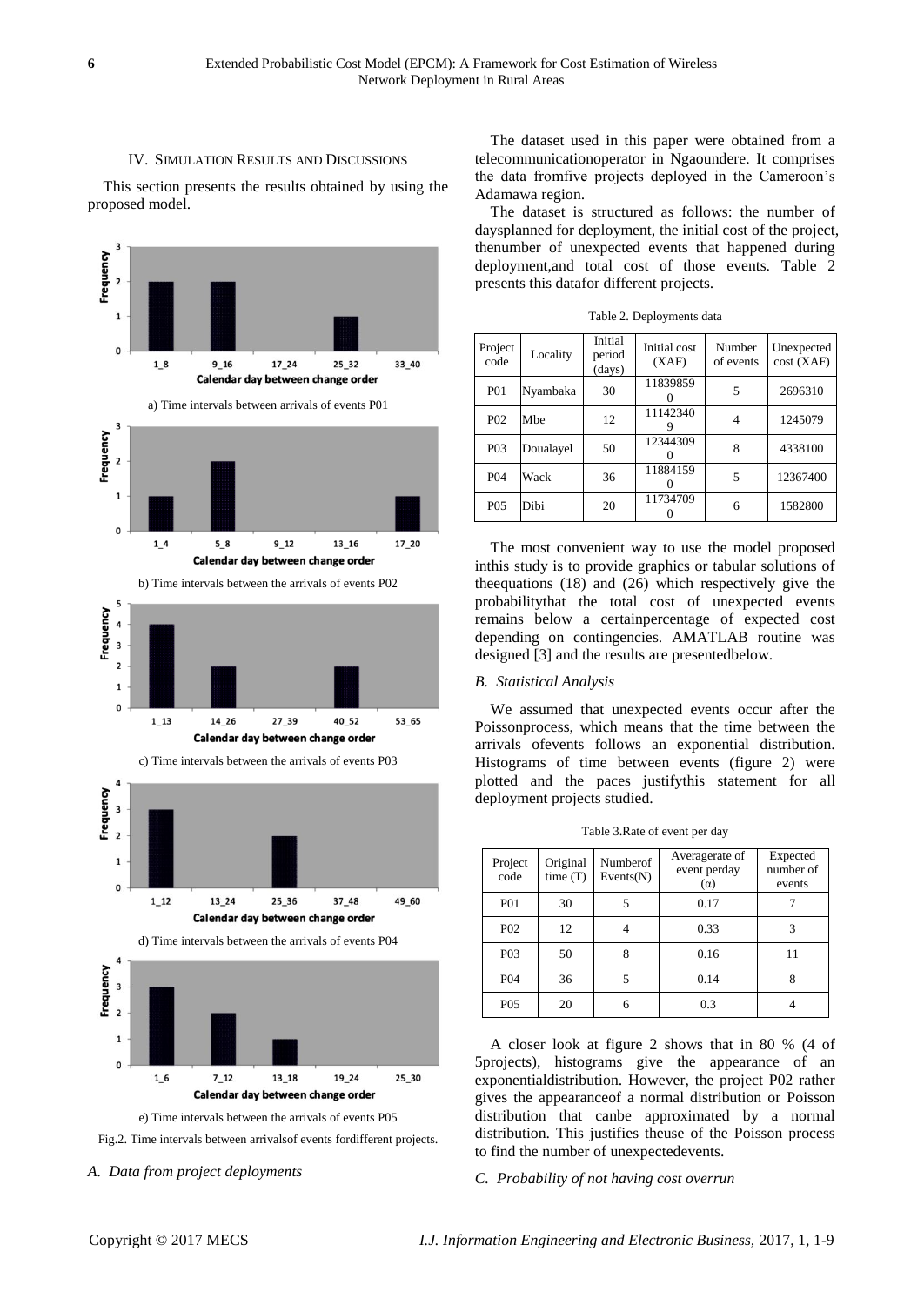Table 3 provides the deployment parameters that havebeen considered: the total cost of unexpected events as apercentage of the original cost of the deployment project  $\left(\frac{\text{cost of unexpected events}}{\text{initial cost}} * 100\right)$  and the rate of *initial cost* events that happen per day.

In Table 3,

Rate = 
$$
\frac{Number\ of\ events}{Number\ of\ days}\ ie\ \alpha = \frac{N}{T}
$$

The mean of these different rates give the following average rate:

$$
\alpha_m = \frac{\sum_{i=1}^5 \alpha_i}{5} = 0.22
$$

Consideration has been made for testing: the average rate of arrival of the events was 0.22 events per day. For various contingencies in the original cost (1 %, 2 %, 5 %, 15 %, 20 %, 25 %, 30 %) and using the formula (18) of the proposed model, the probability that the total cost of unexpected events of each set of events is less than the above contingencies were obtained. We calculated the average of the probabilities to provide the results in table 4.

Table 4. Probability of not having cost overrun

| Project          | λ  | $P(O_{true})$ |      |      |      |      |      |
|------------------|----|---------------|------|------|------|------|------|
| code             |    | $\beta = 1\%$ | 2%   | 5%   | 15%  | 20%  | 25%  |
| <b>P01</b>       | 7  | 0.19          | 0.26 | 0.42 | 0.59 | 0.60 | 0.60 |
| P <sub>02</sub>  | 3  | 0.32          | 0.40 | 0.53 | 0.58 | 0.59 | 0.59 |
| P <sub>0</sub> 3 | 11 | 0.15          | 0.21 | 0.32 | 0.56 | 0.57 | 0.60 |
| P <sub>04</sub>  | 8  | 0.17          | 0.23 | 0.39 | 0.58 | 0.59 | 0.59 |
| P <sub>05</sub>  | 4  | 0.28          | 0.38 | 0.52 | 0.60 | 0.61 | 0.61 |

Finally, to see the effect of changes in contingencies on the probability of the cost of unexpected events, contingencies values were ranked, and the results are



Fig.3. The probability of not having a cost overrun.

provided in Figure 3. This figure is equivalent to the graphical solution of the equation (18). This figure shows that the estimator can choose their contingency rates according to these means and the risk.

Most of the projects require a contingency of about 15%of the original cost to cover unexpected events.

# *D. Expected cost overrun*

A Matlab routine implementing the formula (26) was used in order to determine the expected cost of contingency for different projects. To simplify the task, the average rate of arrival of events per day has been considered as the mean of the average rate of all deployment projects previously described. Using this mean rate and the time of deployment of the project, the expected number of unexpected events was obtained for each project. Through this, the total cost of the events of each set of events has been computed, and the average of these costs represents in this model the expected total cost of unexpected events. The result is presented in table 5.

Table 5. Expected cost of unexpected events

| Project<br>code  | Cost<br>overrun<br>(XAF) | Cost<br>overrun as<br>ratio of<br>original $(\%)$ | Expected<br>cost<br>overrun<br>(XAF) | Expected cost<br>overrun as<br>ratio of<br>original (%) |
|------------------|--------------------------|---------------------------------------------------|--------------------------------------|---------------------------------------------------------|
| <b>P01</b>       | 2696310                  | 2.28                                              | 3911957.95                           | 3.30                                                    |
| P <sub>0</sub> 2 | 1245079                  | 1.18                                              | 1665753.40                           | 1.49                                                    |
| P <sub>0</sub> 3 | 4338100                  | 3.51                                              | 6207674.17                           | 5.02                                                    |
| P <sub>04</sub>  | 12367400                 | 10.41                                             | 4637726.66                           | 3.90                                                    |
| P <sub>05</sub>  | 1582800                  | 1.35                                              | 2227404.54                           | 1.89                                                    |

The actual costs and expected costs of unexpected events of the various projects are shown in figure 4. In this figure, we find that four of the five deployment projects have an expected cost higher than the actual cost of contingencies; and one project has an expected cost lower than the actual cost. The big difference between the estimated value of the cost overrun of P04 and the actual value is due to the fact that unexpected events which occurred during the deployment of this project had very high costs; since in this model, we have for the total cost of unexpected events, the average costs of different sets as previously said. To overcome this problem, the cost of the set with the highest cost may be regarded as being the one desired. The main point is the fact that 80 % of expected cost are above and close to reality. From this, we can say that this model estimates realistically the cost of contingencies.



Fig.4. Real and expected costs of unexpected events.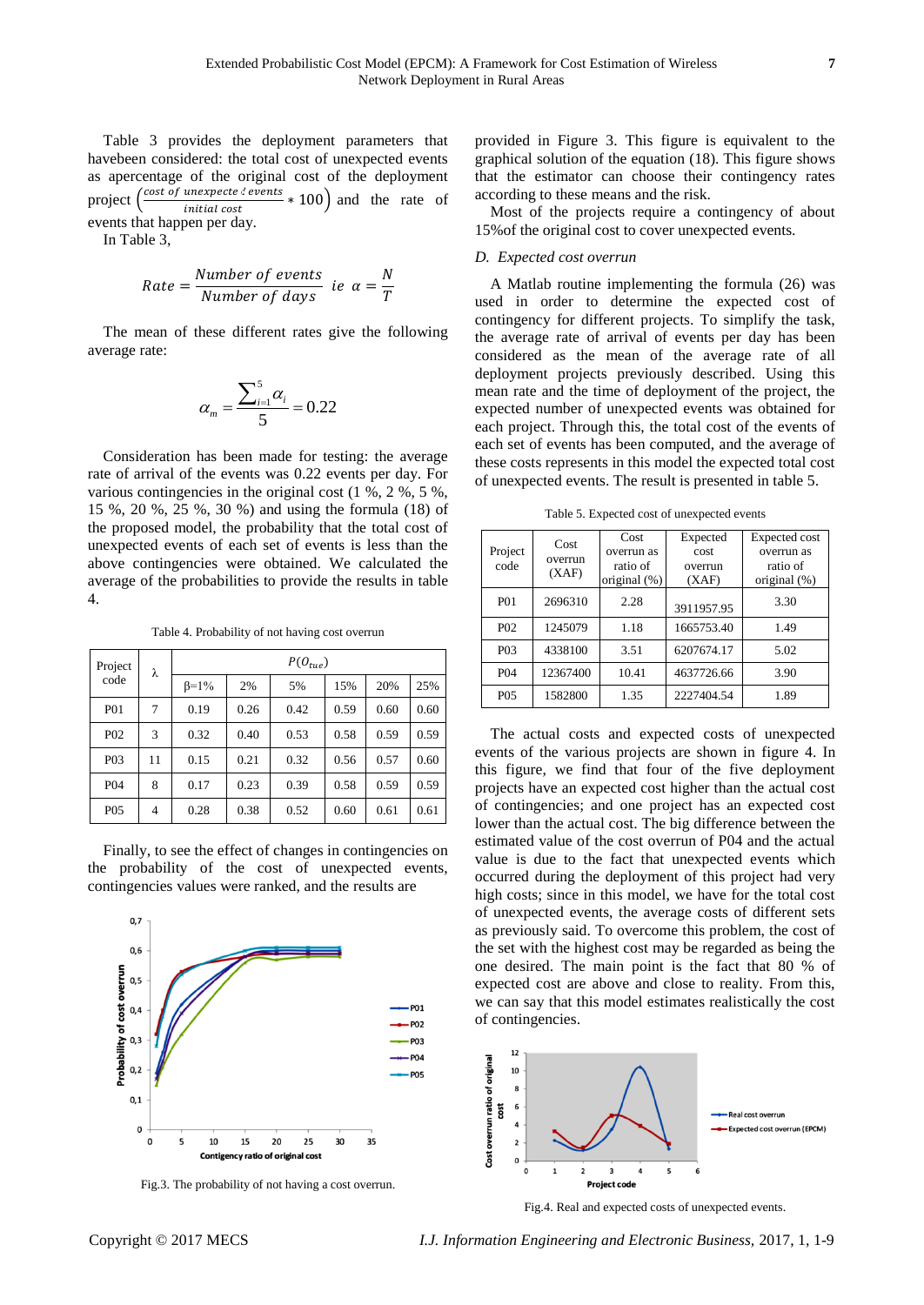Figure5 compares the estimated costs using the PCM model, the proposed model and the actual costs of contingencies. In this figure, when observing the estimated costs with PCM model, two out of five projects have a lower cost to the reality; with the proposed model only one project presents this limitation. If we look on the model whose costs are close to reality, we find that both models (PCM and EPCM) provide realistic results.



Fig.5. Real and expected cost (PCM and PCMM) of unexpectedevents.

#### V. CONCLUSION AND OUTLOOK

Information about unexpected events and data on past projects have been collected from telecommunications companies in the city of Ngaoundere, with the aim to develop a model that could fill gaps in the PCM model which is used to estimate the cost of a network deployment. The Poisson process was used to predict the number of unexpected events that may occur during network deployment. We obtained a model that provides results which are 80 % realistic according to the tests performed on the dataset. This shows the validity of this model. In fact, four projects out of five have a cost of unexpected events above and close to the original costs and needs contingency of 15% of the original cost to cover cost overrun. We can, therefore, say that our model is able to estimate reasonably the cost of unexpected events that may occur during deployment of a wireless network.

We intend to extend this model to be able to estimate the cost for deployment of wireless networks in urban areas by observing the unexpected events that often occur in these areas.

#### **REFERENCES**

- [1] Benjamin J. R. and Cornell C. A., Probability, statistics, and decision for civil engineers. McGraw-Hill, New York, 1970.
- [2] Kolakez E., Observatoire des projets stratégiques. Research report, pp.16-18, 2011.
- [3] Littlefield B. And Hanselman D., Matlab user guide. MathworksInc, Natick, Mass, 1999.
- [4] Khoshgoftaar T.,Idri A., Abran A., Fuzzy analogy: A new approach for software cost estimation. Proceedings of the 11th International Workshop on Software Measurements, Montréal, pp.93-101, 2001.
- [5] Yeung D.Y. and Kwok T.Y., Constructive algorithms for structure learning in feed forward neural networks for regression problems. IEEE Trans. Neural Networks, 8(3), pp. 630-645, 1997.
- [6] Jay L.D., Probability and statistics for engineering and sciences, 8th ed. Michelle Julet, Boston, MA, pp.105-230, 2010.
- [7] Narendra K.S. and Levin A.U., Control of nonlinear dynamical systems using neural networks - part ii: Observability, identification, and control. IEEE Trans. Neural Networks ,vol. 7, no.1, 1996.
- [8] Haykin S., Neural networks: A comprehensive foundation. 2nd ed Prentice Hall, 1998.
- [9] Khulumani S.,Muyingi H.N. and Mabanza, Building wireless Community Networks with 802.16 Standards. Broadcom, Third International Conference on Broadband Communications, Information Technology and Biomedical Applications, ISSBN: 978-0-7695-3453-4, pp.384-388, 2008.
- [10] Khulumani S. and Nsung-Nza H.M., networks: Emerging topics in Computer Science. BookChapter, Chapter3, Paperback, March 16, 2013.
- [11] Aditya P.S. and Pradeep T., Web Service Component Reusability Evaluation: A Fuzzy Multi-Criteria Approach. International Journal of Information Technology and Computer Science, vol. 1, pp.40-47, 2016.
- [12] Navjot K. and Amerdeep S., Analysis of Vascular Pattern Recognition Using Neural Network. International Journal of Mathematical Sciences and Computing, vol. 3,pp.9- 19,2015.
- [13] Deepa B.P. and Yashwant V.D., A Fuzzy Approach For Text Mining, vol. 4, pp.34-43, 2015.
- [14] Katsinis C. and Volz A., A Network traffic shaping technique based on waiting time. International Journal of Computer and Application, vol. 21, pp.44-49, 1996.
- [15] Idri A. and Abran A., Towards A Fuzzy Logic Based Measures For Software Project Similarity. Sixth Maghebian Conference on Computer Science, pp.9-18, 2000.
- [16] Touran A., Probabilistic model for cost contingency. Journal of Construction Engineering and Management, vol. 129, issue 3, pp.280-284, 2003.
- [17] Anupama K., Soni A.K. and Rachna S., A Simple Neural Network Approach to Software Estimation. Global Journal of Computer Science and Technology Neural and Artificial Intelligence, vol.13, issue 1, version 1.0, 2013.
- [18] Malathi S. and Sridhar S., A Classical Fuzzy Approach for Software Effort Estimation on Machine Learning Technique. International of Computer Sciences Issues, vol.8, issue 6, no.1, November 2011.

# **Authors' Profiles**



**Dr Yenke Blaise Omer** is a Senior Lecturer and researcherin Computer Engineering. He is the Head of Department of Computer Engineeringat the Institute University of Technology of Ngaounderein Cameroon. He received hisPhDdegree in 2010 in an international joint supervision between the University of Yaounde 1 in

Cameroon and the University of Grenoble in France. Hiscurrent research interests include Distributed Systems, High Performance Computing, network modeling, simulation,Sensor Networks Design and Sensor's Architecture.